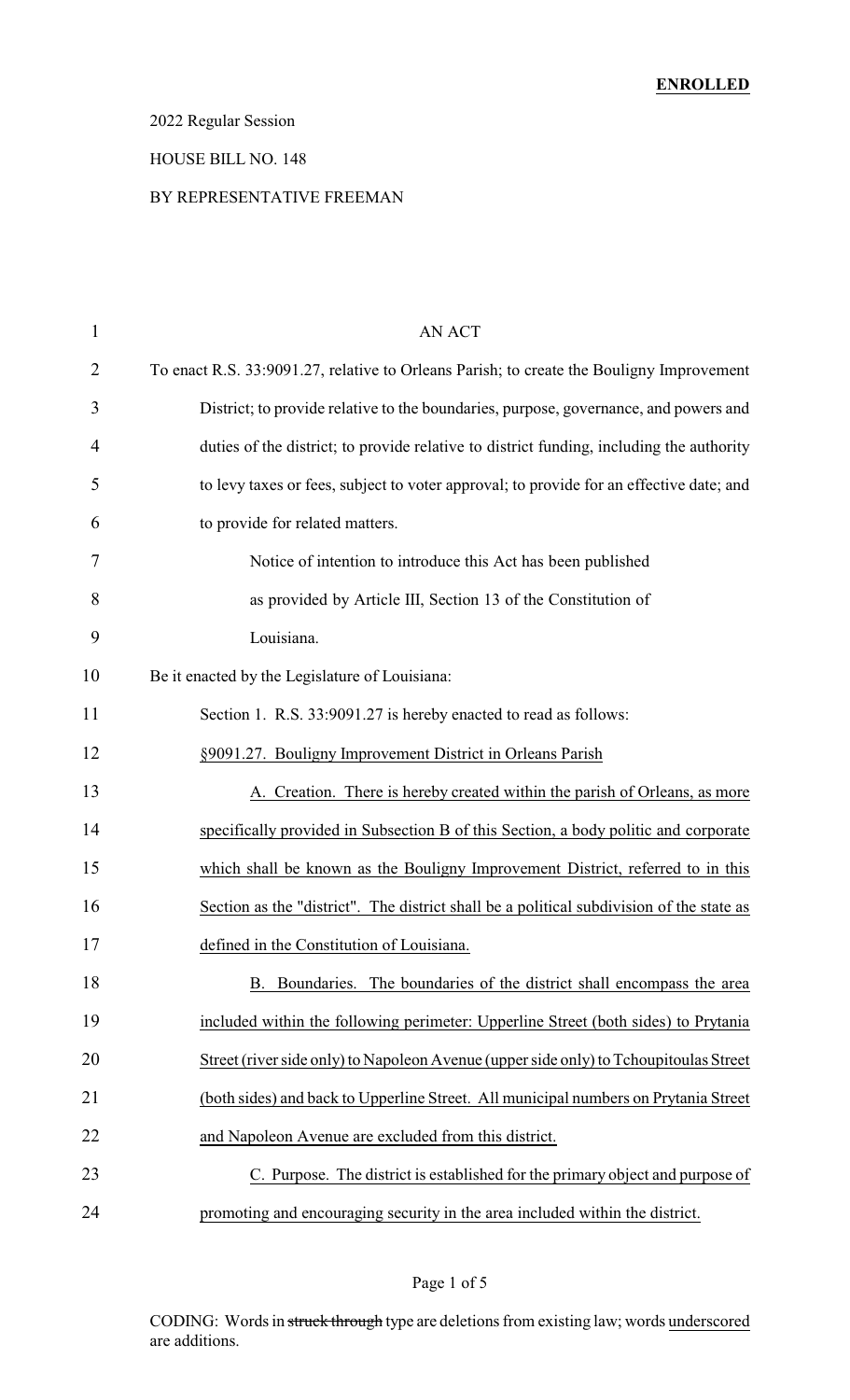### HB NO. 148 **ENROLLED**

| $\mathbf{1}$   | D. Governance. (1) In order to provide for the orderly development of the                 |
|----------------|-------------------------------------------------------------------------------------------|
| $\overline{2}$ | district and effectuation of the services to be furnished by the district and to provide  |
| 3              | for the representation in the affairs of the district of those persons and interests      |
| 4              | immediately concerned with and affected by security in the area, the district shall be    |
| 5              | managed by a seven-member board of commissioners, referred to in this Section as          |
| 6              | the "board". The board shall be composed as follows:                                      |
| 7              | (a) The president of the Bouligny Improvement Association or its successor,               |
| 8              | referred to in this Section as the "association".                                         |
| 9              | (b) The board of directors of the association shall appoint two members.                  |
| 10             | (c) The mayor of the city of New Orleans shall appoint one member from a                  |
| 11             | list of nominations submitted by the association.                                         |
| 12             | (d) The member of the Louisiana House of Representatives whose district                   |
| 13             | encompasses all or the greater portion of the area of the district shall appoint one      |
| 14             | member from a list of nominations submitted by the association.                           |
| 15             | (e) The member of the Louisiana Senate whose district encompasses all or                  |
| 16             | the greater portion of the area of the district shall appoint one member from a list of   |
| 17             | nominations submitted by the association                                                  |
| 18             | (f) The member of the governing authority of the city of New Orleans whose                |
| 19             | council district encompasses all or the greater portion of the area of the district shall |
| 20             | appoint one member from a list of nominations submitted by the association.               |
| 21             | All members of the board shall be residents of the district.                              |
| 22             | $(3)(a)$ Board members serving pursuant to Subparagraphs $(1)(b)$ through $(f)$           |
| 23             | of this Subsection shall serve four-year terms after initial terms as provided in this    |
| 24             | Subparagraph. Two members shall serve an initial term of four years; two shall            |
| 25             | serve an initial term of three years; one shall serve an initial term of two years; and   |
| 26             | one shall serve an initial term of one year, as determined by lot at the first meeting    |
| 27             | of the board.                                                                             |
| 28             | (b) The member serving pursuant to Subparagraph $(1)(a)$ of this Subsection               |
| 29             | shall serve during his term of office as president of the association.                    |

# Page 2 of 5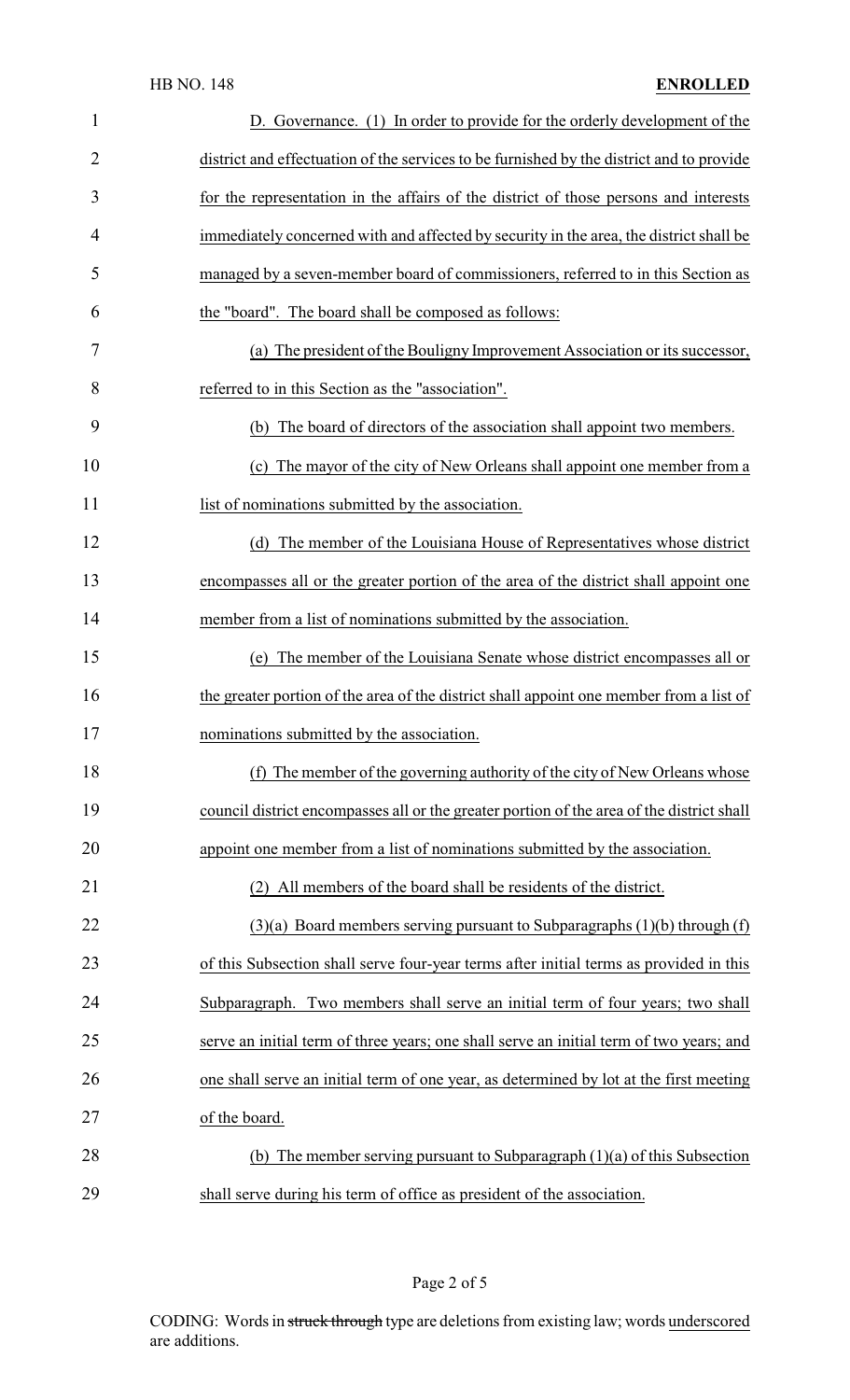#### HB NO. 148 **ENROLLED**

| $\mathbf{1}$   | (c) Any vacancy which occurs prior to the expiration of the term for which              |
|----------------|-----------------------------------------------------------------------------------------|
| $\overline{2}$ | a member of the board has been appointed shall be filled for the remainder of the       |
| 3              | unexpired term in the same manner as the original appointment.                          |
| 4              | The board shall elect from its members a president, a vice president, a<br>(4)          |
| 5              | secretary-treasurer, and such other officers as it may deem necessary. The duties of    |
| 6              | the officers shall be fixed by the bylaws adopted by the board.                         |
| 7              | (5) The minute books and archives of the district shall be maintained by the            |
| 8              | secretary of the board. The monies, funds, and accounts of the district shall be in the |
| 9              | official custody of the board.                                                          |
| 10             | The board shall adopt such rules and regulations as it deems necessary<br>(6)           |
| 11             | or advisable for conducting its business affairs. It shall hold regular meetings as     |
| 12             | shall be provided for in the bylaws and may hold special meetings at such times and     |
| 13             | places within the district as may be prescribed in the bylaws.                          |
| 14             | (7) A majority of the members of the board shall constitute a quorum for the            |
| 15             | transaction of business. The board shall keep minutes of all meetings and shall make    |
| 16             | them available through the secretary of the board to residents of the district.         |
| 17             | (8) The members of the board shall serve without compensation but may be                |
| 18             | reimbursed for out-of-pocket expenses.                                                  |
| 19             | Powers and duties.<br>The district, acting through its board of<br>Ε.                   |
| 20             | commissioners, shall have the following powers and duties:                              |
| 21             | (1) To sue and be sued.                                                                 |
| 22             | To adopt, use, and alter at will a corporate seal.<br>(2)                               |
| 23             | (3) To receive and expend funds collected pursuant to Subsection G of this              |
| 24             | Section and in accordance with a budget adopted as provided by Subsection H of this     |
| 25             | Section.                                                                                |
| 26             | (4) To enter into contracts with individuals or entities private or public for          |
| 27             | the provision of security patrols in the district. The district, through the board, may |
| 28             | contract with the New Orleans Police Department or with a private security company      |
| 29             | for the provision of security patrols in the district.                                  |

# Page 3 of 5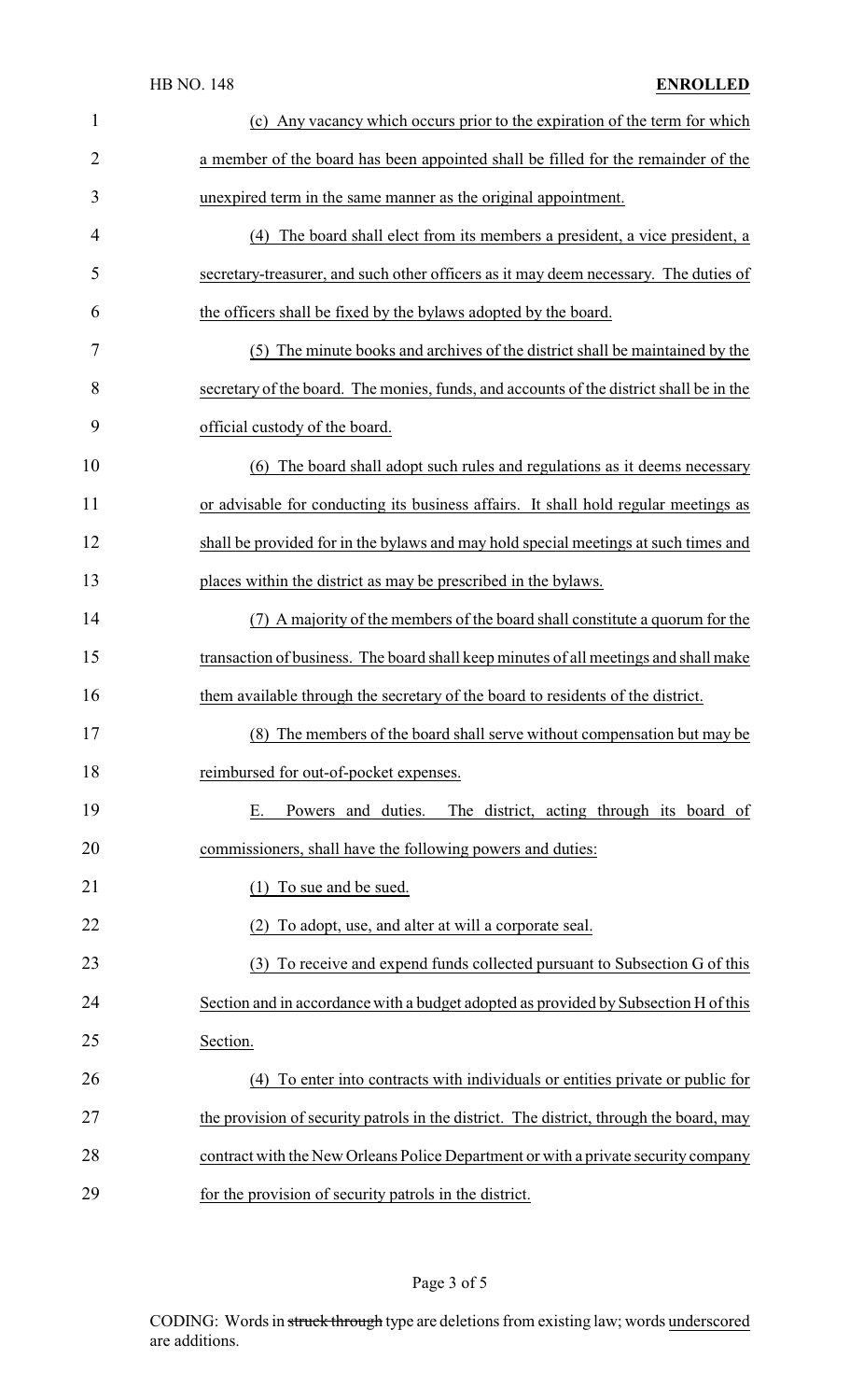| $\mathbf{1}$   | (5) To purchase items or supplies which the board deems instrumental in                  |
|----------------|------------------------------------------------------------------------------------------|
| $\overline{2}$ | achieving the purpose of the district.                                                   |
| 3              | (6) To perform or have performed any other function or activity necessary                |
| 4              | for the achievement of the purpose of the district.                                      |
| 5              | To acquire, lease, insure, and sell immovable property within its<br>(7)                 |
| 6              | boundaries in accordance with district plans.                                            |
| 7              | F. Plan. (1) The board shall prepare or cause to be prepared a plan or plans,            |
| 8              | such plan or plans, referred to collectively in this Section as the "plan", specifying   |
| 9              | the public improvements, facilities, and services proposed to be furnished,              |
| 10             | constructed, or acquired for the district. The board shall conduct such hearings,        |
| 11             | publish such notice with respect thereto, and disseminate such information as it, in     |
| 12             | the exercise of its sound discretion, may deem to be appropriate or advisable and in     |
| 13             | the public interest.                                                                     |
| 14             | (2) Any plan shall include:                                                              |
| 15             | (a) An estimate of the annual and aggregate cost of acquiring, constructing,             |
| 16             | or providing the services, improvements, or facilities set forth therein.                |
| 17             | (b) An estimate of the aggregate number of mills or fees required to be                  |
| 18             | levied in each year on the taxable immovable property within the district in order to    |
| 19             | provide the funds required for the implementation or effectuation of the plan for        |
| 20             | furnishing the services specified and for capital improvements, or both.                 |
| 21             | Taxing authority. $(1)(a)$ The governing authority of the city of New<br>G.              |
| 22             | Orleans may levy and collect, as authorized by the district and as specifically          |
| 23             | provided for in this Section, for a term not to exceed eight years, in the same manner   |
| 24             | and at the same time as all other ad valorem taxes on property subject to taxation by    |
| 25             | the city are levied and collected, a special ad valorem tax not to exceed twenty mills   |
| 26             | or fees upon all taxable immovable property situated within the boundaries of the        |
| 27             | district. A tax or fee authorized by this Subsection shall be levied and collected only  |
| 28             | after the question of its imposition has been submitted to and approved by a majority    |
| 29             | of the registered voters of the district voting on the question at a regularly scheduled |
| 30             | election to be conducted in accordance with provisions of the Louisiana Election         |

# Page 4 of 5